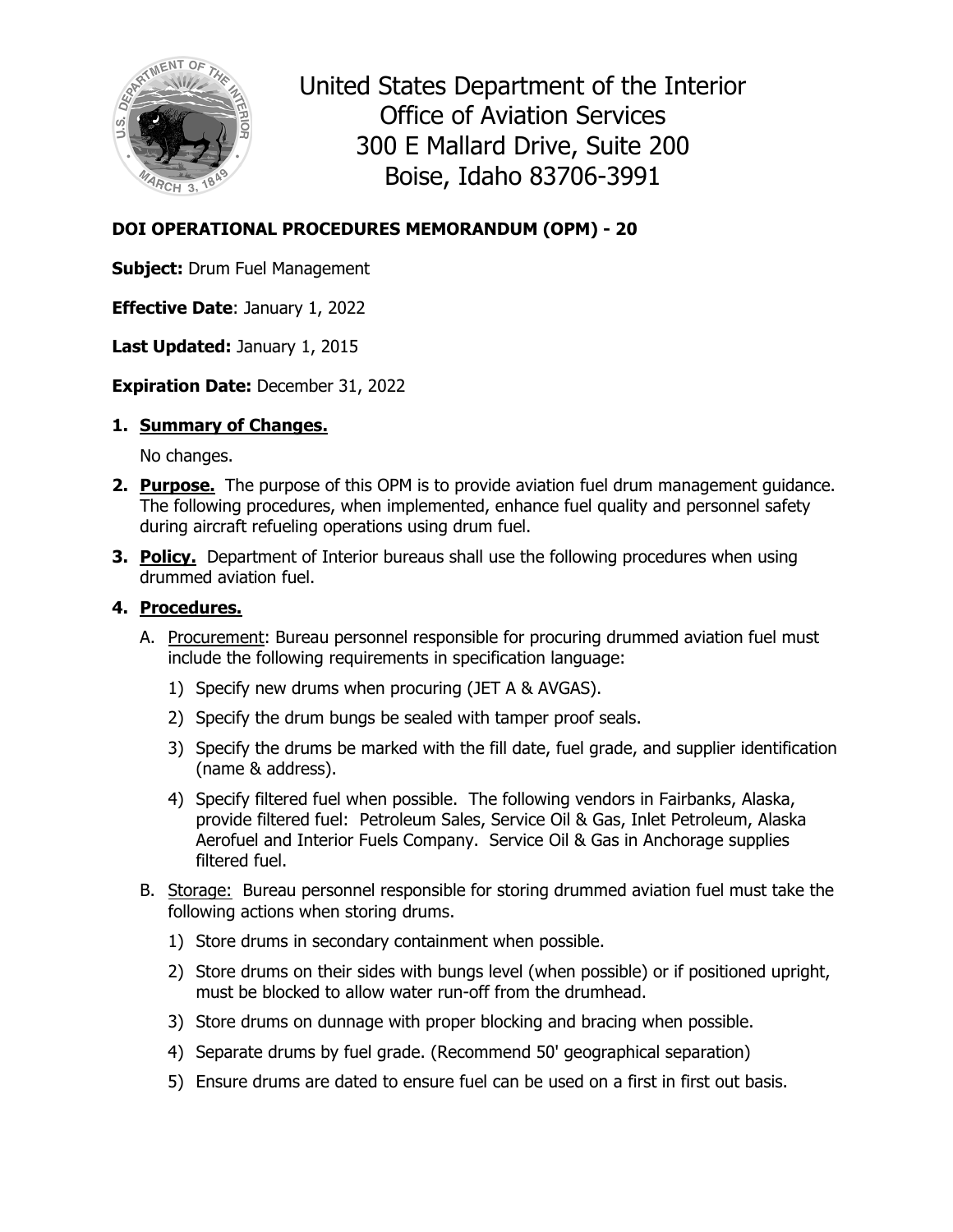- 6) Ensure drums are marked with the project ID & party chief name.
- 7) Ensure stored drums do not exceed established shelf life (Two years for JET A & one year for 100 LL). Shelf life extensions can be obtained through fuel sample submittal and laboratory analysis. Contact Office of Aviation Services, Alaska Region Office for assistance.
- C. Dispensing: Bureau personnel responsible for dispensing aviation fuel from drums must take the following actions/precautions to maintain fuel quality and fire safety during dispensing operations:
	- 1) When possible, allow adequate settling time after movement (1 hour per foot) before drum is put into service.
	- 2) Drums positioned upright for aircraft refueling must be blocked to allow water runoff from the drumhead. The blocking must prevent water accumulation at the bungs.
	- 3) Inspect each drum's contents prior to use. The visual inspection of the drum's interior, performed with an explosion-proof flashlight (preferred), must reveal clear & bright fuel to be considered satisfactory for use. Fuel that appears cloudy or obstructs the drum bottom should be rejected for use.
	- 4) In service drums must be closed up (pump removed and bung re-installed) during inclement weather (snowstorms, thunderstorms, etc.) and extended periods of refueling inactivity (overnight, weekends, etc.).
	- 5) Drums must be bonded to the aircraft prior to pump activation. Recommend a static bonding wire (50') with clips be used to equalize static electricity potential.
	- 6) Fuel issued from drums must be filtered through filters meeting Energy Institute standards for water and particulate removal.
		- a) Fuel filters must be changed out yearly.
		- b) A reduction in dispensing flow rate is also cause for filter change.
		- c) Examples of filtration meeting Energy Institute standards manufactured by Parker Hannifin: ACO 21001K, ACO 51201K, ACO 60901K, ACO 40501SPK, and ACO 40901SPK.
	- 7) Fuel dispensing nozzles must be inspected before each use. Nozzle barrels must be clean (free of dirt, wasp nests, etc.). Recommend nozzle dust caps whenever feasible.
- D. Reutilization: Drum reuse is limited to a field season in which a new drum is opened. Drums may not be reused once the field season is completed.

Bureau party chiefs must designate personnel responsible for project/field season drum management. Personnel must be briefed on their responsibilities pertaining to drum fuel management. Policies and procedures contained in this OPM should be explained to designated personnel.

Bureau personnel requiring drum reuse during the field season must comply with CFR 49 hazardous materials regulations. Some critical considerations stipulated in 49 CFR 173.28 are as follows: